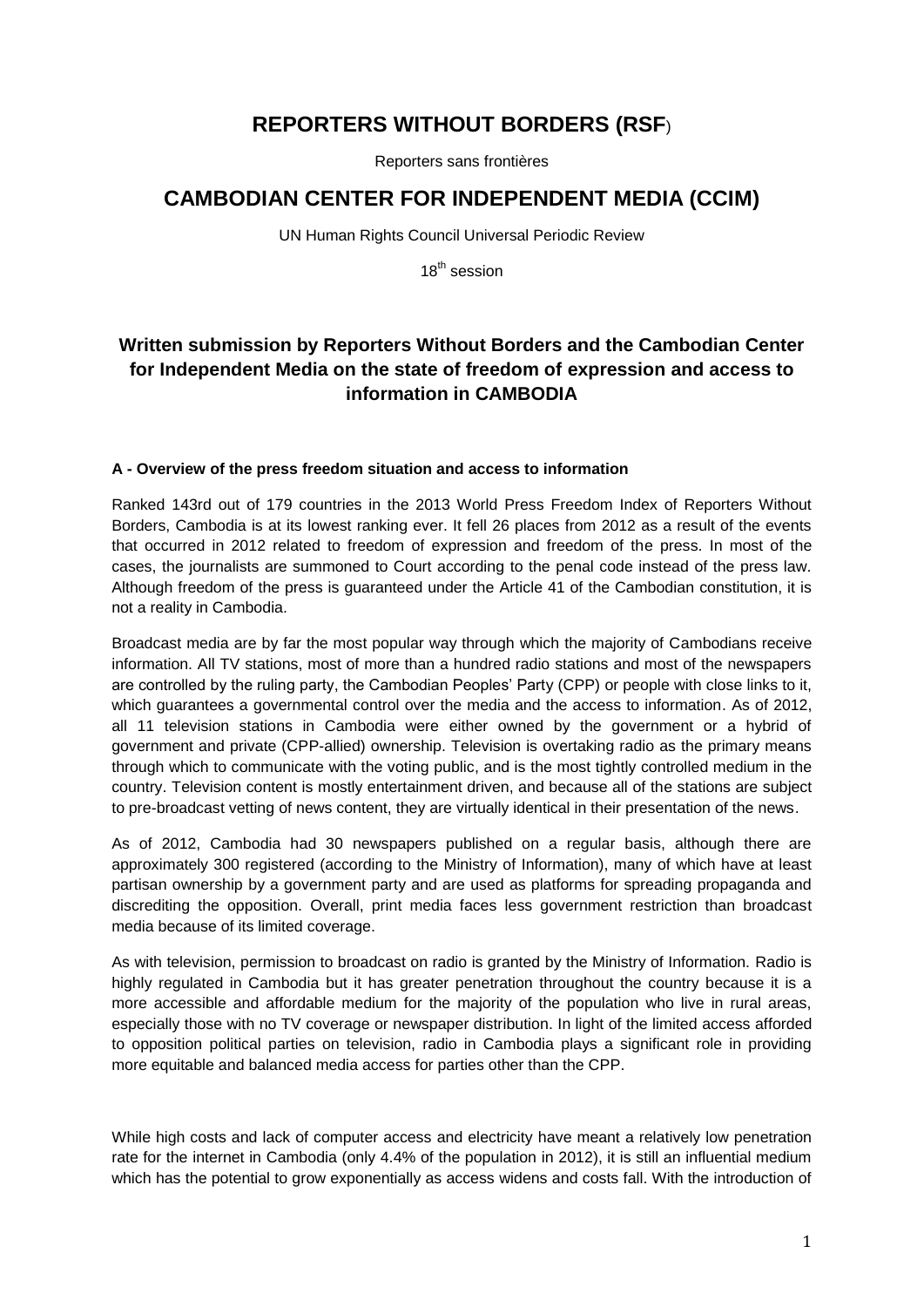wireless broadband services, Internet Service Providers (ISPs) have been quick to invest in the Cambodian market, enabling greater high-speed coverage throughout the country. The Internet holds great potential for dramatically changing the media landscape in Cambodia, and to some extent already has. Its increasing influence on the way that news and public opinion is aired is evidenced by the growing number of news websites, blogs and passing social commentary originating from Cambodia that can be found online today. It is a difficult medium to control, though there has been no lacking of trying on the part of the government.

#### **B - Escalation of the threats against press freedom and journalists since 2009.**

The main threat against journalists, media workers and press freedom lies in the large collection of law articles that can be used against them as well as a biased justice system. As a result, most of them are afraid to publish any criticism against specific members of the government. Since 2009, the number of cases trying to restrict media freedom has increased. 2012 has been defined as the worse year for freedom of expression and the media.

In 2009, government officials brought a new phase in the politicisation of defamation and disinformation complaints. **Hang Chakra**, the opposition daily *Khmer Machas Srok* 

http:// [kmsblog.wordpress.com/](http://kmsblog.wordpress.com/) editor was jailed for a year after he wrote two articles in April and May 2009 in which he said a Deputy Prime Minister was corrupt. This was a result of an abuse of a law about disinformation that was inherited from the United Nations Transitional Authority in Cambodia (UNTAC). Hang Chakra was released on April  $13<sup>th</sup>$ , 2010, after he was pardoned by the late King Father Norodom Sihanouk for Khmer New Year.

In a media research published by CCIM on July 2009 and supported by the European Union, the local organization stated that "business and political elites in Cambodia have increasingly turned to the Press Law of 1995 and UNTAC criminal code to sue or intimidate journalists, rather than brute force. Under the press law, misinformation is a criminal offense".

The new criminal code, which took effect on 10th December 2010, reinforced the already existing restrictions on free expression. For example, article 495 is based on a vague definition of incitement as sharing or exposing the public to speech, writings, drawings or audio-visual telecommunication that could "directly result in a crime being committed" or in "serious social unrest." Defamation and "affecting the dignity" of others is also punishable under this article. As a result, the World Food Programme employee Seng Kunnaka was sentenced to a six-month jail sentence and a fine of 1 million riels (250 dollars) by a Phnom Penh court on a charge of criminal incitement for printing an article critical of the government and showing it to workmates. He was convicted under article 495 of this code for sharing an article from the popular news blog KI-Media referring to Prime Minister Hun Sen and several other senior politicians as "traitors." His arrest came just days after the prime minister accused the WFP of wrongly claiming that Cambodia faced the possibility of a food shortage.

2012 became the worse year for freedom of press in the country. On August 9th 2012, Chan Soveth, a Senior investigator at the human rights organization ADHOC, was summoned by Phnom Penh municipal court for allegedly "providing assistance to the perpetrator" of a crime whilst working with land rights activists in Kratie province.

In September 2012, **Mam Sonando**, owner of *Beehive Radio*, was sentenced to 20 years imprisonment for allegedly assisting a secessionist movement in Kratie Province. His arrest on July 15, 2012 came shortly after a news report aired on Beehive Radio detailing a complaint lodged with the International Criminal Court accusing the Cambodian government of committing crimes against humanity. Many international groups and leaders campaigned for his release. Following his appeal in March 2013, his sentence was reduced to 5 years and suspended. He was subsequently released after serving 8 months in prison.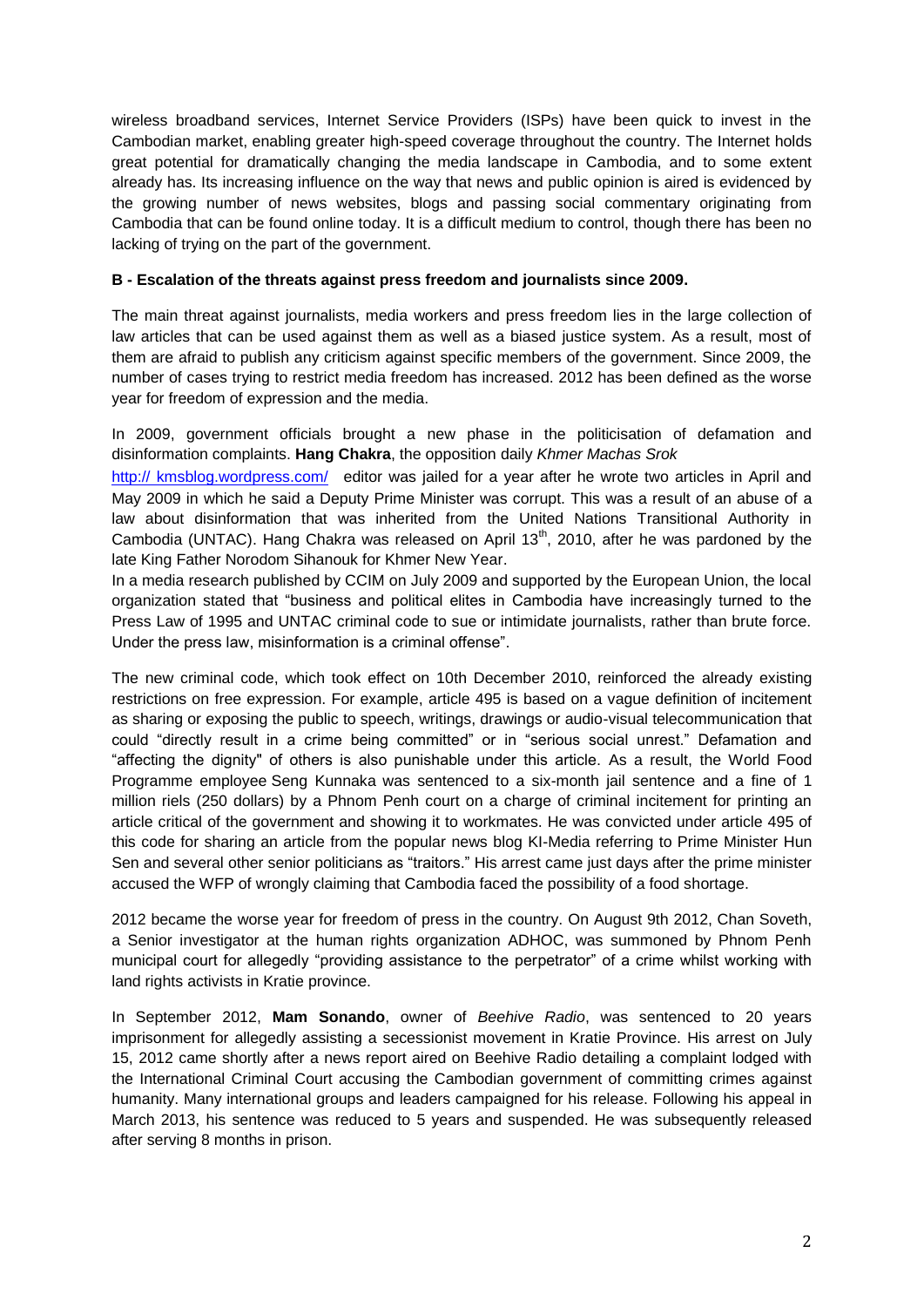On September 11<sup>th</sup>, 2012, Hang Serei Oudom's body was found in the trunk of his abandoned car near a cashew nut plantation in Ratanakiri province. Oudom covered environmental issues for *Vorakchun Khmer Daily*. Human rights groups including ADHOC were not satisfied with the investigation, which was twice closed by the investigating judge at Ratanakirri Provincial Court despite strong evidence linking King Seanglau, a local military police official, who was implicated in one of Oudom's articles detailing illegal logging published a few days before the murder occurred.

Mr **Sovannatith**, Reporter Team Leader and Assistant to the *Vorakchun Khmer Daily's* editor-in-chief, told *VOD* staff that Mr Oudom was very happy with his work and aware of the risks involved. Mr Sovannatith is sorry for the loss of his colleague but said he is not afraid to continue reporting about illegal logging in Ratanakiri.

In October 2012, *RFA* reporter **Sok Ratha** was summoned by Ratanakiri Provincial Court for questioning on charges of incitement to commit a crime. The allegations related to incitement of members of an ethnic minority to engage in violent protests against D.M. Group Corporation in 2009.

In December 2012, Mr **Trang Try**, a journalist for the *New Decade Newspaper* and member of the Khmer Democratic Journalist Association, was arrested by order from Kratie Provincial Court on a charge of extortion. He was arrested after he reported illegal logging to the police.

Mr **Vichey Anon**, a *Radio Free Asia* (RFA) journalist, was found unconscious the day after reporting Mr Try's arrest. He was found on the road connecting Kratie and Stung Treng provinces. His condition was attributed to a traffic collision. He remains in a coma.

## **C - Respect of Cambodia's implementation of the UN recommendations**

In December 2009, Cambodia accepted the 91 recommendations made during its first UPR. Reporters Without Borders and CCIM will comment on 5 of them that both organizations are most qualified to comment upon.

 Recommendation 46 (a) from Switzerland: "*Ensure that the freedom of expression and of the press guaranteed in the Constitution are effectively respected*"

On October 1<sup>st</sup>, 2012, the owner of radio "*Beehive*", **Mam Sonando**, was found quilty of incitement and insurrection and sentenced to 20 years in jail. This use of the penal code is believed to be a political move to silence him and led to the widespread belief that he was targeted because of his activities. He was released in March 2013 but remains under judicial supervision. According to his lawyer, there was no real argument that could have led to his sentencing. His case and above explanations show evidence that freedom of the press is not a reality in Cambodia.

Another one is the censorship of five radio stations by the Ministry of Information to cease their coverage during the Commune elections in June 2012.

 Recommendation 46 (b) from the Czech Republic: "*review its newly adopted penal code with a view to ensuring its compliance with the permissible limitations to freedom of expression as stated in ICCPR*"

In 2010, when the new penal code was adopted, local organisations denounced the fact that freedom of expression and freedom of the press would be reduced. In a press release published a day before its adoption, the Cambodian human rights organisation Licadho warned that "any person who criticizes a judicial act or decision aiming to endanger Cambodian institution can be sentenced to up to six months imprisonment and 1 million riel fine" under article 523 of the Penal code. As such, a newspaper cannot criticize a decision done by a tribunal for example. The organisation identified eight other articles that reduce the rights to freedom of the press. For CCIM, the widespread practice of self-censorship among Cambodian media professionals is born out of a fear of being prosecuted for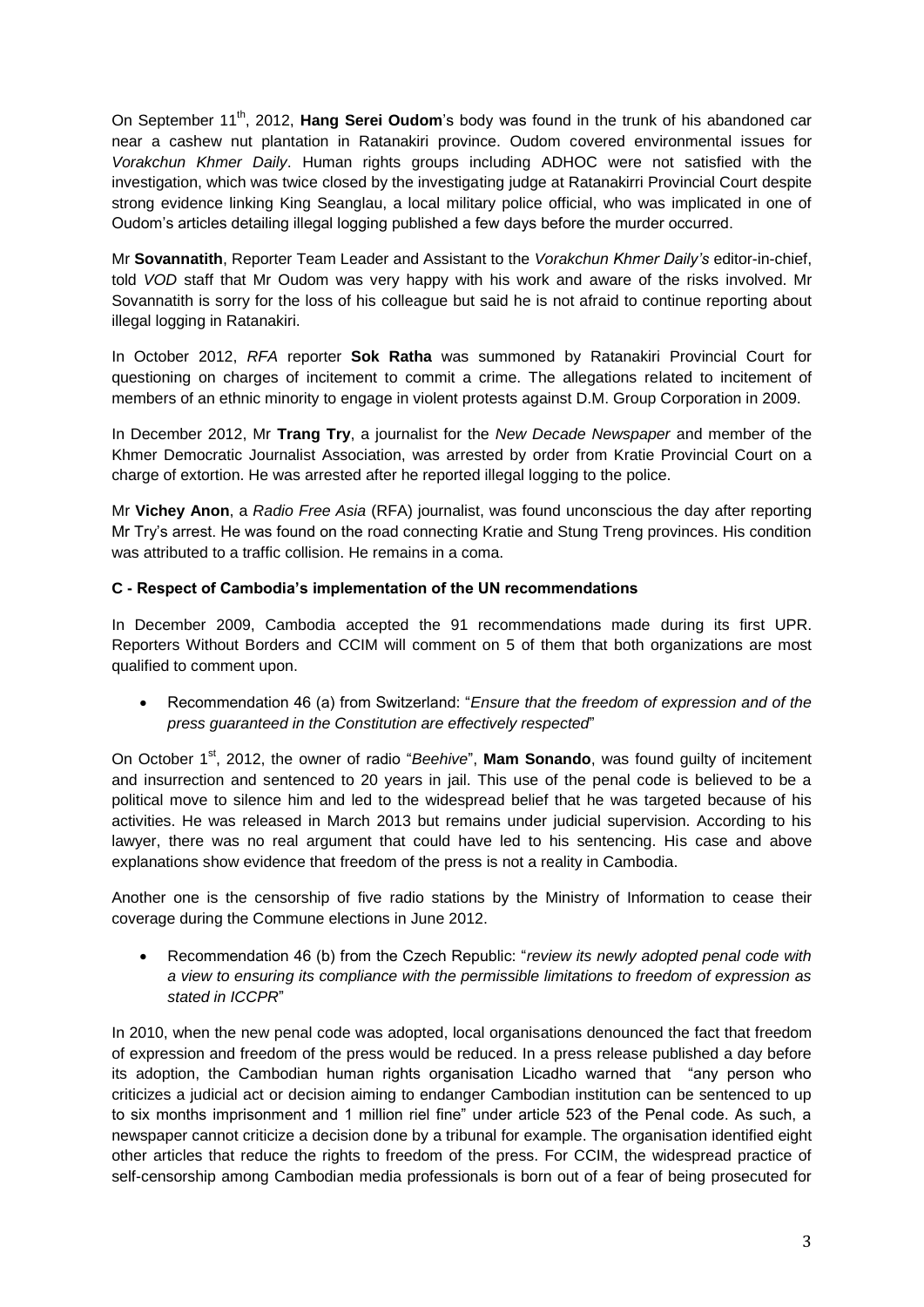criminal offences under the country's penal code for reporting on issues that highlight any controversial activities by the government. This is how the radio Voice of Democracy decided to hire a legal consultation each time it publishes an investigation report.

Since 2009, not only the Penal code has not been amended or reviewed. However, it has been used against Mam Sonando to silence him.

 Recommendation 46 (c) from Israel: "*take effective measures to ensure the freedom of expression and opinion by amending the press law that allows for a broad interpretation of the vague term "humiliation of national institutions" and authorizes censorship, the suspension of publishing and imprisonment under the guise of "national security and political stability*".

A press law has been adopted in 1995 by the National Assembly. A number of provisions can be seen as positive for, in theory, it should afford vital protection to those working in the media. However, some of its provisions are imposing restrictions on the content. According to the law, the press shall not *"publish anything which may affect public order by directly inciting one or more persons to commit violence*"(article 11)*,* "*publish or reproduce any information which may affect national security and political stability*"(article 12), "*publish or reproduce false information which humiliates or contempt national institutions*" (article 13) and "*anything which affects the good customs of society"* (article 14). None of these notions are explained in the law, which gives the opportunity of a very broad interpretation. As of today, no measure has been taken to amend this law.

Moreover, there has been a full confusion as to which law should be applied when a journalist faces defamation charges. For example, article 20 of the press law states that "*any act committed by*  employers, editors or journalists that violate<sup>[5]</sup> the criminal law shall be subjected to punishment *according to Criminal law*". This reference has not been clarified until today and the adoption of the penal code in 2010 makes it all the more dangerous as stated above and resulted in Hang Chakra's sentence.

 Recommendation 46 (d) from Mexico: "*adopt legislative measures necessary so that journalists are not persecuted while exercising their profession and violations of the limits on freedom of expression are not sanctioned criminally*"

Since 2009, no such attempt has been done to ensure journalists' safety despite the recent attacks on reporters. While the 2010 penal code can protect media professionals from criminal prosecution related to their work, the press law is still vague and lacks clarification related to the use of the Penal code. From 2010 to 2013, the harassment Map<sup>1</sup> published by the Cambodian Center for Human Rights (CCHR), 85 cases of media harassment including arrests, prevention from entering public events, confiscation or damage of their property, criminal charges and violence were recorded.

In 2012, at least three journalists were beaten up because of their activity when covering sensitive issues such as illegal logging. One journalist, Heng Serei Oudom, has been found dead in the trunk of his car on 11 September 2012 after he reported about illegal province in the province of Rattanakiri. As evidenced by the recent case of Radio Beehive station owner Mam Sonando's imprisonment, and the numerous journalist deaths in Cambodia over the years, which have gone uninvestigated and unsolved, the dangers of reporting on public issues such as conservation, land rights and employment conditions are still present. Intimidation and threats from the groups in power and with power are commonplace for owners of independent media stations, journalists and reporters who attempt to report news truthfully and impartially.

<u>.</u>

<sup>1</sup> http://sithi.org/temp.php?url=jour\_case/jour\_case.php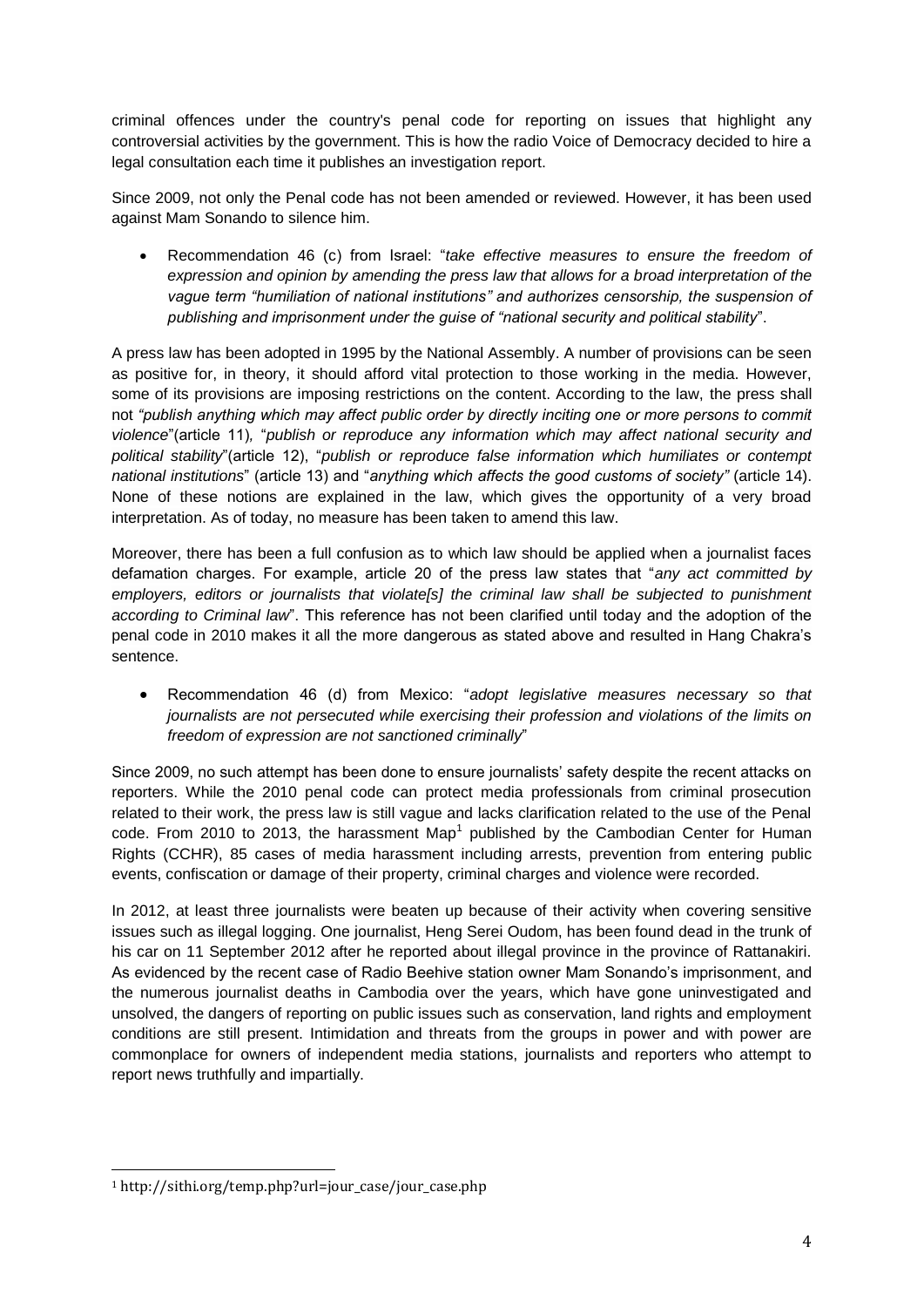While the government has not been able to take any measure to ensure journalists' legal and physical safety, it has received recommendations from the civil society in May 2013 to draft an Access to information law as a guardian for journalism safety.

 Recommendation 47 from Hungary: "*Elaborate an action plan for ensuring free access to the electronic media and for liberalizing the electronic media ownership rules*"

Since 2009, CCIM has been stating that "as Cambodia establishes closer relations with China, a country known for its draconian control of the Internet through its "Great Firewall of China," there is no doubt that the countries will work together on IT and Internet-related issues". Until 2011, Cambodia was regarded as a "Digital Democracy" because of its lack of web restrictions, especially in comparison with its regional neighbours. Beginning in 2011, however, the government (through the Ministry of Interior) began to block certain websites, particularly social media sites such as blogspot.com and KI-Media. Recent attempts to censor the Internet in Cambodia include a decree issued by the Ministry of Telecommunications in December 2012 stating that "Internet cafes cannot be located within 500 meters of a school or allow their clients to gamble, porn surf, visit websites selling drugs or commit crimes that threaten national security or "traditions".

As outlined in CCHR's new media report<sup>2</sup>, the momentum being gathered by new media such as mobile phones and internet is already ushering in an evolution of the way the media operates in Cambodia, with the hope that it will encourage greater quality independent news reporting and freedom of expression. "*There are a number of independent Cambodian news websites, many of which use video and radio to spread their information, and which are often connected to social media platforms and websites such as Facebook, Twitter and YouTube, through which they also disseminate their news features. Similarly, many Cambodian radio stations use the Internet to disseminate their programs: Channels like VOD, VOA and Voice of Civil Society (run by COMFREL) and others broadcast online*."

The Press Law of 1995 mandates that the crime of "Defamation" be prosecuted under the civil code. This mandate, however, only applies to print media leaving social media users, as well as radio announcers, technically vulnerable to criminal prosecution. An event occurred in January 2013 that rose concerns about the future of Facebook use in the country. In February 2013, Phel Pearun, a teacher living in Phnom Penh, has been summoned to the police after he published a post on Facebook a month before where he was warning of the police practices in a specific district of the capital. "*After reading the article posted on his Facebook page, the information was written with the intention of defaming the police. It affects my reputation and my organization,*" the deputy police chief told the Cambodia Daily on February 27 $th$ <sup>3</sup>.

Such consideration over online freedom of expression can be dangerous to protect it. There is one new Facebook user every 2 minutes in Cambodia; this rapidly growing sector represents a lot of opportunities for freedom and access to information in the country. According to the Ministry of Posts and Telecommunications, Cambodia had 2.7 million Internet users as of December 2012. That number represents a 60% rise in users over the previous year and 18% of the total population. From 2010-2011, Internet users in Cambodia have increased from 320,000 to over 2 million.

#### **D - Independent journalism at stake**

The gagging of independent media by the government and the use of public services and civil servants for party purposes, criticized by electoral observers, is directly responsible for the lack of genuinely democratic balloting as expected by the people. The government and CPP maintain strong

 2 [http://www.cchrcambodia.org/admin/media/report/report/english/2012\\_07\\_24\\_New\\_Media\\_and\\_the\\_Promotion\\_](http://www.cchrcambodia.org/admin/media/report/report/english/2012_07_24_New_Media_and_the_Promotion_of_Human_Rights_in_Cambodia_ENG.pdf) [of\\_Human\\_Rights\\_in\\_Cambodia\\_ENG.pdf](http://www.cchrcambodia.org/admin/media/report/report/english/2012_07_24_New_Media_and_the_Promotion_of_Human_Rights_in_Cambodia_ENG.pdf)<br>3 http://www.combodiadeily.com/orchive/ps

<http://www.cambodiadaily.com/archive/police-accuse-teacher-of-defamation-over-facebook-post-11780/>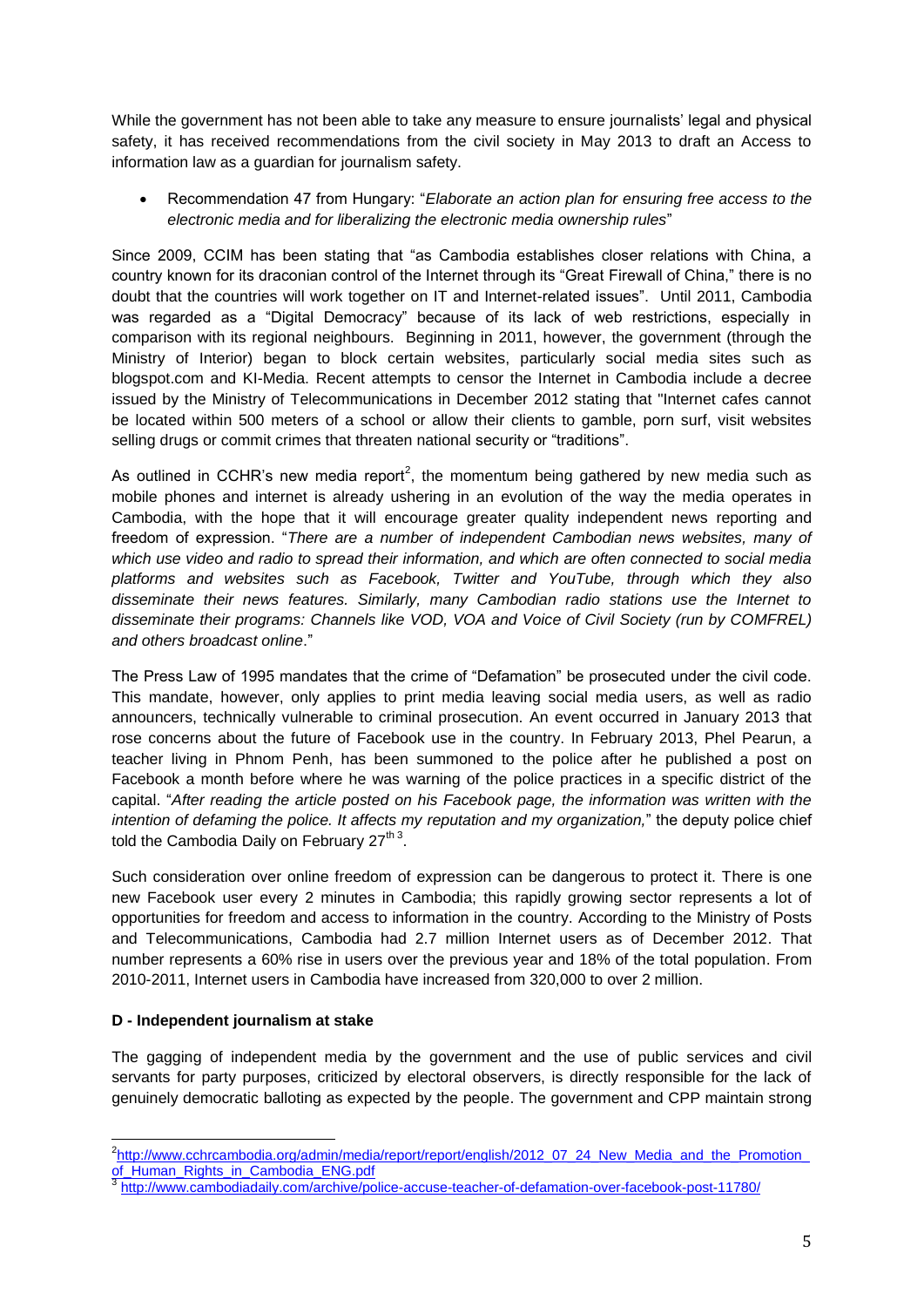control over the media and do not support freedom of the press in Cambodia. In addition, due to low literacy rates and affordability, only 2 percent of Cambodians, mostly in urban areas, read newspapers, making the captive audience for print media quite small and concentrated. This in turn affects the financial viability of publications which are not politically backed as they struggle to attract commercial funds from advertisers who do not see the value in investing in a medium with limited distributional reach.

As a result of the entrenched political influence over the media in Cambodia radio station owners have developed a tendency to always follow government orders and there is still a culture of fear among journalists. Of the 160 radio stations registered with the Ministry of Information (as of 2013), only three could be considered independent – CCIM's Sarika FM, the Women's Radio and Radio Beehive. However they, Radio Beehive in particular, face frequent government obstruction, harassment and intimidation. Despite being shut down on a number of occasions, and facing repeated restrictions, Radio Beehive has played an important role in paving the way for independent radio in Cambodia, selling airtime to other parties who are unable to obtain licenses to broadcast. In 2013, the media market in Cambodia is still small and developing. The operational costs for radio, as with other mediums, is high and the opportunity to raise funds commercially through advertising is low, making the market for selling advertising airtime highly competitive.

Most Cambodian journalists who have graduated from a media faculty seek jobs with foreign institutions and media outlets which offer higher salaries. As a result, the quality of the content of news reports is still questionable. Moreover, journalists are very often badly paid. This has consequences in the ethics and ability of reporters to stay independent. For example, when press conferences are held by businesses, journalists receive money to attend. Since 2009, efforts are done to improve journalism ethics. The Cambodian Journalists' Council for Ethics (CJCE) was created with the aim to establish a mechanism to contribute in strengthening and promoting the professional ethics and responsibilities of people in the media sector, especially the Cambodian journalists through monitoring and helping them correct their media practices among journalists. Monitor, evaluate, and discuss and publications in newspapers and magazines available and inform individuals or institutions about compliance with the Code of Ethics, receive reports from individuals and journalists about possible violations of the Code of Ethics, propose disciplinary actions for journalists who have been deemed to have violated the Code of Ethics such as informing the associations or institutions to which the journalist is a member of, conduct training for journalists on compliance with the Code of Ethics. At present, the CJCE is actively and independently functioning to promote the journalist code of ethics by monitoring five television stations and eight newspapers.

#### **E - Discrimination in the access to information**

Access to information is a fundamental human right and one that is pivotal to the development of Cambodia. The 1993 Cambodian Constitution emphasized the obligation of the government to promote and protect the rights of Cambodian citizens. This right of access to information is further enshrined and expanded upon in the Universal Declaration on Human Rights (UDHR) and the International Covenants of Civil and Political Rights (ICCPR), whose article 19 assures the right of everyone to seek, receive, and impart information and ideas through any media.

Almost 20 years after the adoption of the Cambodian Constitution, free access to information in Cambodia is not yet achieved. There is currently an absence of laws and mechanisms to guarantee such a freedom. There is also the lack of knowledge and participation by the public on the issue. Since early 2000, a number of NGOs and advocates have made a push to improve freedom of information, but the commitment of the government and other policy makers has yet to be made.

The political environment in Cambodia has played, and continues to play a central role in shaping the country's media landscape. Although technically (according to the Constitution and political framework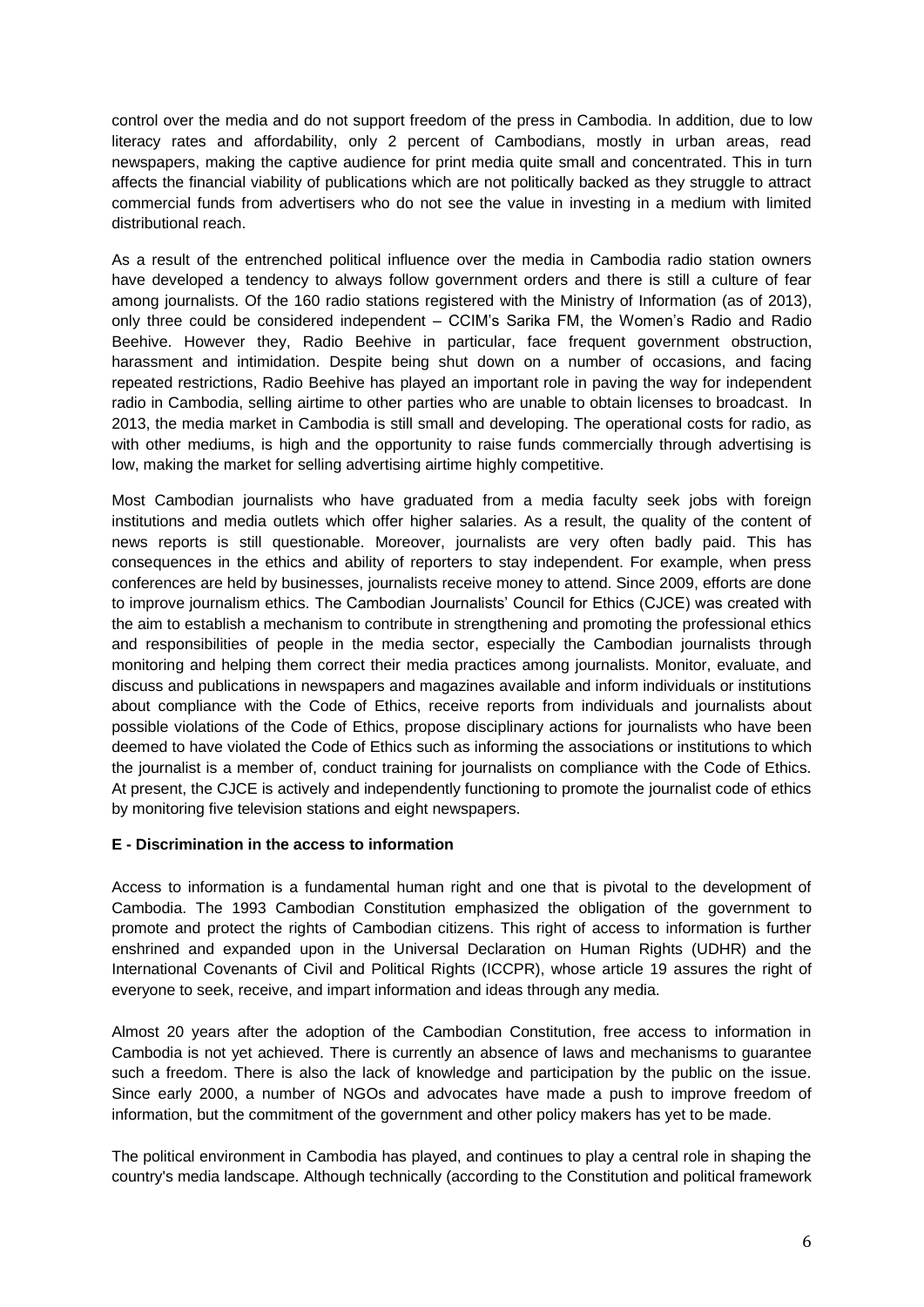that was created after the Paris Peace Agreements of 1991) Cambodia is a liberal parliamentary democracy, the party which has ruled for much of the time since - the Cambodian People's Party (CPP) - has established and maintained an authoritarian rule. Access to TV coverage for opposition parties was limited to the Equity News Programme, a joint United Nations Development Programme-National Television of Cambodia project, established to give equitable access to all political parties on the national television channel TVK. This UN-funded program created in 2003 has been permanently halted in November 2012 after it broadcast a feature on government-awarded economic land concessions in Ratanakkiri province's Virachey National Park. On November 11, the hosts of the show were forced to apologize for the feature, after Minister of Environment Mok Mareth had sent a letter to Minister of Information Khieu Kanharith complaining that some images used in the program were archive video footage of forest logging from a different location in Cambodia. The spokesman for the Council of Ministers Phay Siphan said that it was unlikely that TVK would have a similar program. Equity's shows were also one of very few television programs to give airtime to human rights activists and labor unions in the country<sup>4</sup>.

In its 2009 media research, CCIM states that "no ministries employing media relations officers, and few NGOs offering training courses for public relations professionals". In addition, officials rarely hold press conferences, preferring to keep going on in the government secret. While a small progress have been done in terms of institution representation, most journalists are disappointed for in most of the cases, they do not have access to a professional spokesperson.

In addition, Cambodia counts at least a dozen minorities with their own dialects. Even if the presence of indigenous people in Cambodia is small compared to its neighboring countries in Southeast Asia, access to information remains a problem for these minorities, which are discriminated. The eastern provinces of Mondulkiri and Ratanakiri are the most concerned by this problem as their region is very difficult to access for telecommunications. Currently, however, the government has granted a number of permits to local and multi-nationals companies for plantations, mining and mining explorations, and other investments, which up to the present the indigenous groups are the ones who carry the burden of the effects of such investments. Among the most common problems the indigenous groups are facing are the: land alienation, displacements of indigenous groups from their residences in their ancestral domain, prohibition from harvesting non-timber forest products, and victimization from violence the companies resorted to keep the indigenous groups away from the land the companies claimed to have legal permit from the government. As a result of the lack of information, the indigenous communities remain powerless in deciding for their communities' future.

On 23 December 2010, a draft access to information law was submitted to the Cambodian National Assembly by a member of parliament from the opposition Sam Rainsy Party. While there has been pressure on the government to enact the law since the submission, similar drafts have been submitted in the past with no success. However, in response to these efforts, the Ministry of National Assembly and Senate Relation and Inspection (MoNASRI) drafted a policy framework on access to information. To date, the policy framework has been in the hands of this Ministry and has not progressed past the original draft.

#### **F - Lack of transparency and fears about the upcoming 2013 National assembly elections**

With regards to the lack of independence of the media and access to information explained above, Reporters Without Borders and CCIM fear the 2013 National Assembly election will not be fair, as shown in the past. In the run up of the commune elections in 2012, an information ministry ban was put on the retransmission by Cambodian stations of *Voice of America* and *Radio Free*  Asia programmes on the local elections held throughout Cambodia on 3<sup>rd</sup>, June. One station was taken off air for a day while another was forced to broadcast musical programming. The Khmer radio station *Voice of Democracy*, operated by CCIM, also had to take down its news broadcasts related to

<u>.</u>

<sup>4</sup> <http://www.cambodiadaily.com/archive/un-funded-equity-news-program-scrapped-14805/>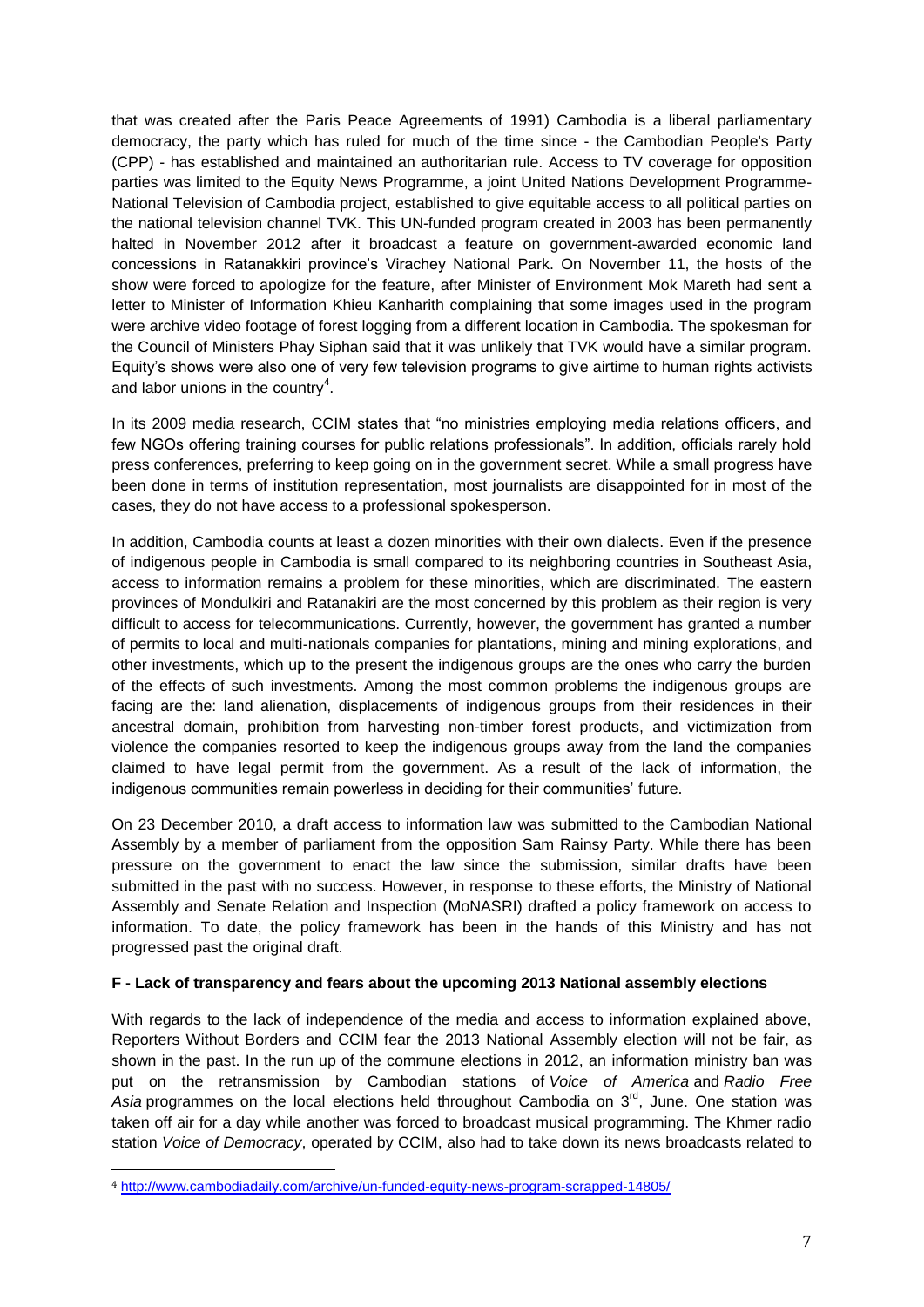the election on June 3<sup>rd</sup>. At that time, Chea Sundaneth, executive director of the *Women's Media Centre of Cambodia,* told Reporters Without Borders she had received a request from the ministry on 31 May to stop broadcasting *VOA* and *RFA* programmes, as well as those of *Radio France International* and *Radio Australia*, on the organization's radio station. The owner of *Angkor Rattha Radio*, Keo Rattha, said he had received similar instructions.

Equal access to media for all parties was a concern addressed by the Committee for Free and Fair Elections in Cambodia (COMFREL) in their report on the 2012 commune elections, and one that has been raised in the past. According to the political watchdog, the CPP received most of positive broadcast coverage from 18<sup>th</sup> May 2012 to  $4<sup>th</sup>$  June 2012, while the main opposition parties received less coverage and all negative. During their monitoring period from 1 September 2011 to 15 January 2012, COMFREL also found that CPP received on average more broadcasting time in all TV stations than any other political party.

## **G - Law to condemn denial of the Khmer Rouge Genocide**

According to several Cambodian journalists, Prime Minister Hun Sen's new law criminalizing denial of the Khmer Rouge genocide is a political move, aimed at the political oponents of the Prime Minister. The bill was drafted within a week and the law passed unanimously during a special session of the country's National Assembly but in the absence of all opposition politicians, who were expelled from parliament after forming a new party, the Cambodia National Rescue party.

This new law mandates a jail term of up to two years and fines of \$1,000 for anyone convicted of denying the 1975-1979 genocide.

Two aspects of the law constitute its key problems: a conflict with the principle of the right to free expression and a lack of proportionality between the offence and penalty.

Combating genocide denial and the hatred it fuels are obviously necessary and praiseworthy goals. But we must stress that they cannot be achieved at the price of violating the constitutional principle of free expression. Turning historical fact into an unassailable dogma imposed by the state opens the door to dangerous excesses. When writing about the historical facts during the 1975-1979 period, how will a journalist, blogger or historian decide when a comment begins to constitute a "denial" that is punishable under this law?

The penalties envisaged by this law are neither necessary nor proportionate. Envisaging a prison sentence for abusing freedom of expression contravenes Cambodian constitution and the country's international obligations.

#### **RECOMMENDATIONS**

- 1. Implement effectively the recommendations accepted in 2009
- 2. Draft an Access to information law combined with a Freedom of Information law and in consultation with civil society to improve transparency and media professionalism
- 3. Ensure impunity does not go unpunished and create an independent commission to investigate the case of Heng Serei Oudom as well as journalists' and media workers' attackers.
- 4. Open the TV and radio market to independent and community broadcaster, including reviewing the attribution process for radio frequencies for community radios to be able to broadcast.
- 5. Make the draft of the cyber law available to the public and allow civil society to contribute to its elaboration.
- 6. Abrogate the law criminalizing denial of the Khmer Rouge genocide.